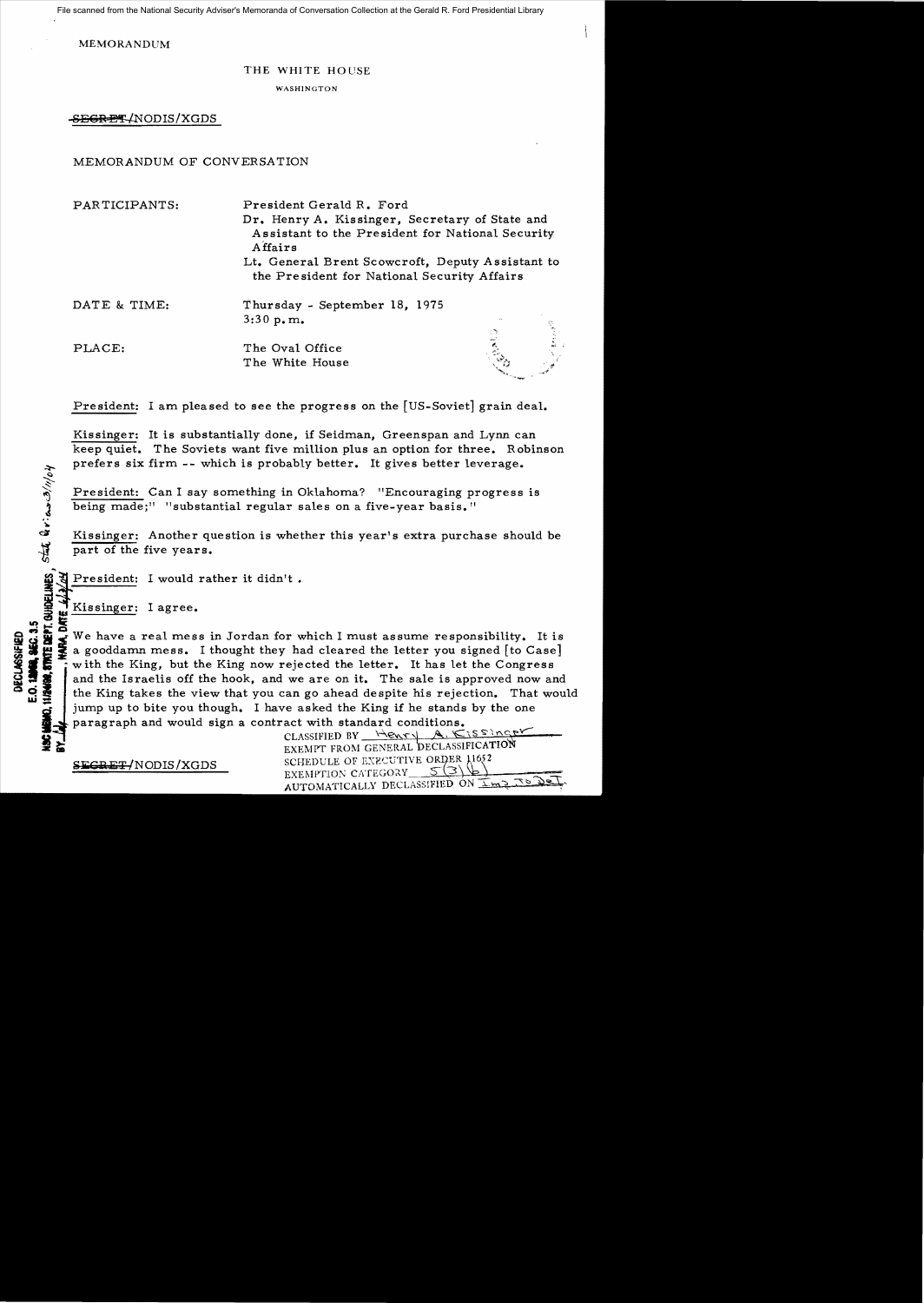# $S \to \text{S} \to 2 -$

It is just like Soviet MFN.

Another way would be to withdraw the LOA and re submit it without the special letter. Maybe that is what we should do.

President: Let us see how the King reacts, but okay if we prepare the Hill carefully.

Kissinger: On Gromyko, I would lay the groundwork. Say our two countries, whatever the problems are, have the responsibility for world peace. There have been ups and downs and some problems here which have hurt and which are essentially unassociated with US-Soviet relations. If we could have a summit with a SALT agreement, a Threshold Test Ban and some other things, we would solidify detente.

President: And the grain deal.

Kissinger: On the oil, I didn't finish. They are proposing 12 million tons. Perhaps it will go to 25 if we will sell them modern drilling equipment.

President: What about the price?

Kissinger: They are refusing a discount now, but Chuck thinks he can get 10-15 percent.

This is the way Gromyko would like to proceed. He is very formal. He said Brezhnev wants to come December 15. On SALT, they have heard 2500 ALCM a nd 1000 SLCM. I would stick with all that. Don't mention Backfire or the difference between nuclear and conventional.

On Schlesinger's proposal: The Backfire proposal gives us an opening. On the other he has given us something except for nuclear versus conventional. If Jim will move 300 to 600 -- because the Soviets haven't ever heard 300 we might try his idea of 100 between 600 and 1500.

The ALCM proposal, by limiting the number of bombers which carry them, we can do it. We can just ignore the nuclear versus conventional and let it surface in Geneva. We may get by with it but it may cause an explosion. I am worried about this issue, because potentially the Soviets could flood us with cruise missiles and we have no defense against them.

a Nijeri

**&EGREF/NODIS/XGDS**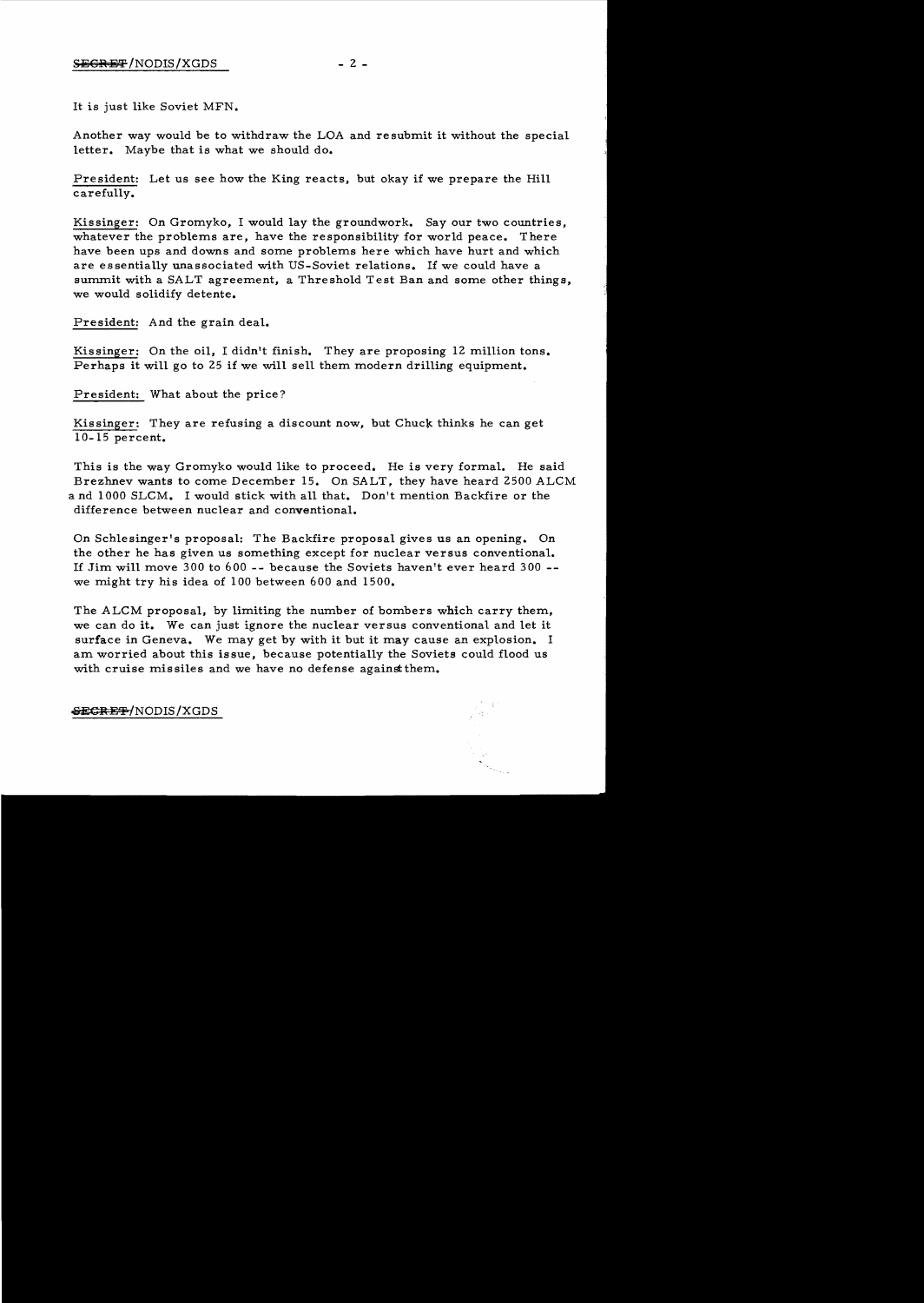### $SEGREF/NODIS/XGDS$  - 3 -

President: Where do we stand on when we start the next round?

Kis singer: 1977.

President: Can't we do what we can now and take up what is left in 1977?

Kissinger: I don't want you to get into a brawl with Brezhnev on it. Since they have conventional cruise missiles, they may welcome this ambiguity.

President: If we postpone the conventional cruise missile to 1977, wouldn't Defense be satisfied?

Kissinger: Sure.

President: Then we would have a better idea of where we are going.

Kis singer: Then I will turn Schle singer's ideas into a specific proposal.

President: Should we reverse on the land mobiles?

Kissinger: I would let that ride for a few weeks.

President: Can we move on MBFR?

Kissinger: Ask him, but don't appear eager.

On the Middle East, he will unload on you, but don't let him nail you. I think we can agree to start a discussion for Geneva.

President: Didn't we keep them generally informed?

Kissinger: No. He will ask for a commitment that we will make no move without them. You can say it will depend on the parties but we will commit ourselves to keep them informed. Tell him we are willing to cooperate and are willing to discuss the Geneva Conference. Say if the two parties come to us, it is tough to refuse.

I would begin with the Brezhnev visit -- after your opening statement.

### SE<del>CRET/</del>NODIS/XGDS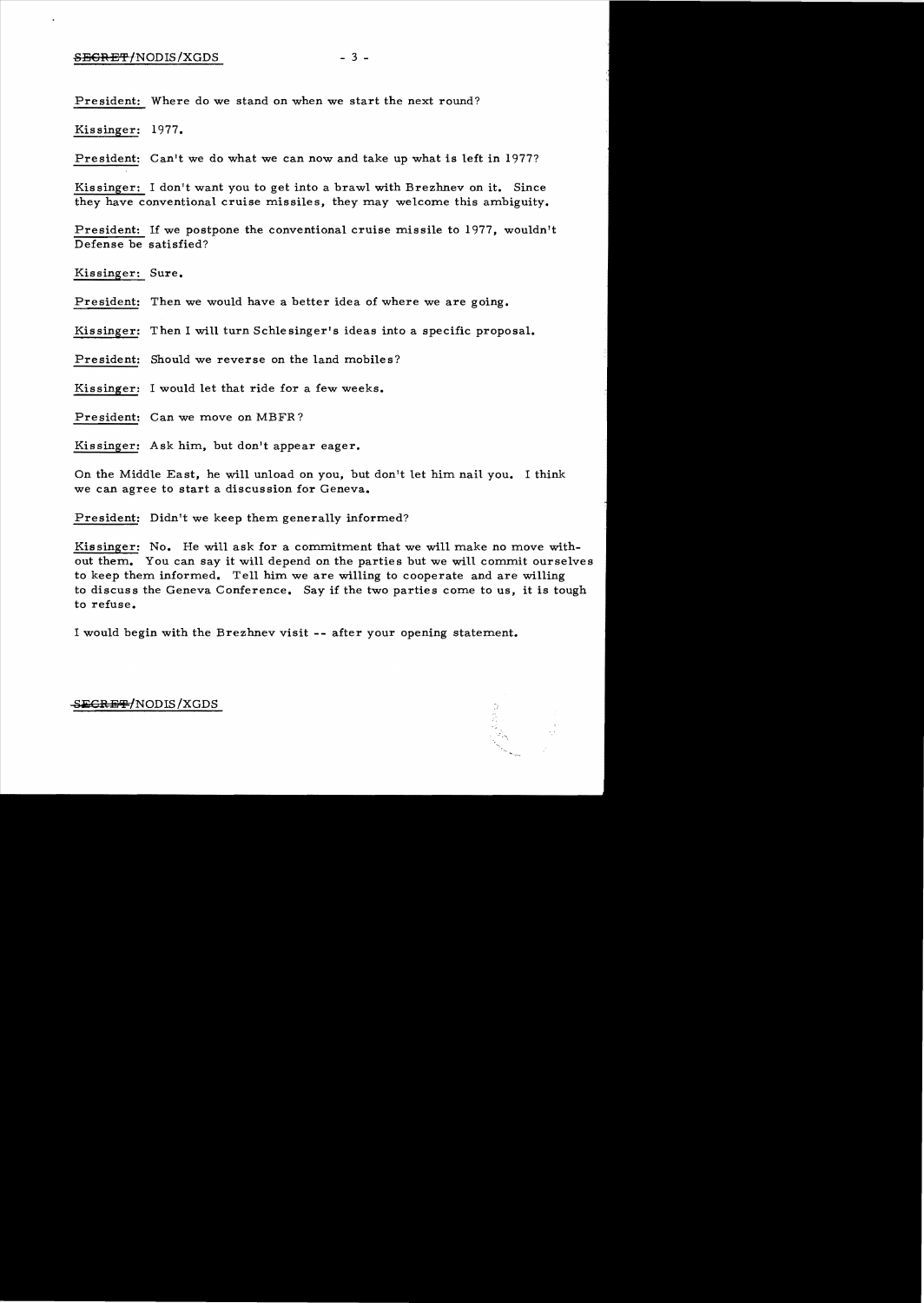Ligning 2  $V/V$  if sept 25 P Jam plused at propon grandet K It is subtaintially done, if we can hap Serion, Commagnement la grave Casi burg part. Sons usunt 5 with plans often for himmon prejus 6 finns, which is probably better-gives <u> Inttin Invanze,</u> P Can Jean sunstiting in Oblohan en major pour à voir tous de R another quantion is which this go that extra prochase show be purty c 5 yes I comed with it had <u>Reques</u> cela home a cedrais in Julon prahise empt exercune ug, It is a God domme unero. I that they had a now cleaned a letter you symid w/c King, but he regented a letter It has let a coarge cit offer harder are arrived it like take is appened where Ringtakes ween that you can go shall cleopete his regestion, That avende partys up & bit segun this. I have asked Ring if he elmis by care paragreph & would Ligin a contract of standard conditions. It is Just like Sorit NEN Convertion was would bet cof chan a for and result it cept a complaint litter. Unay au trat is what are <u>indel do.</u> PILUS se homme King rats, but ok je ineperpe CAM Carefully DECLASSIFIED E.O. 12058, SEC. 3.5 NSC MEMO, 11/24/08, STATE DEPT. GUIDELINES State Dev. eurs/11/04

 $\frac{1}{2}$ , NARA, DATE  $\frac{1}{2}$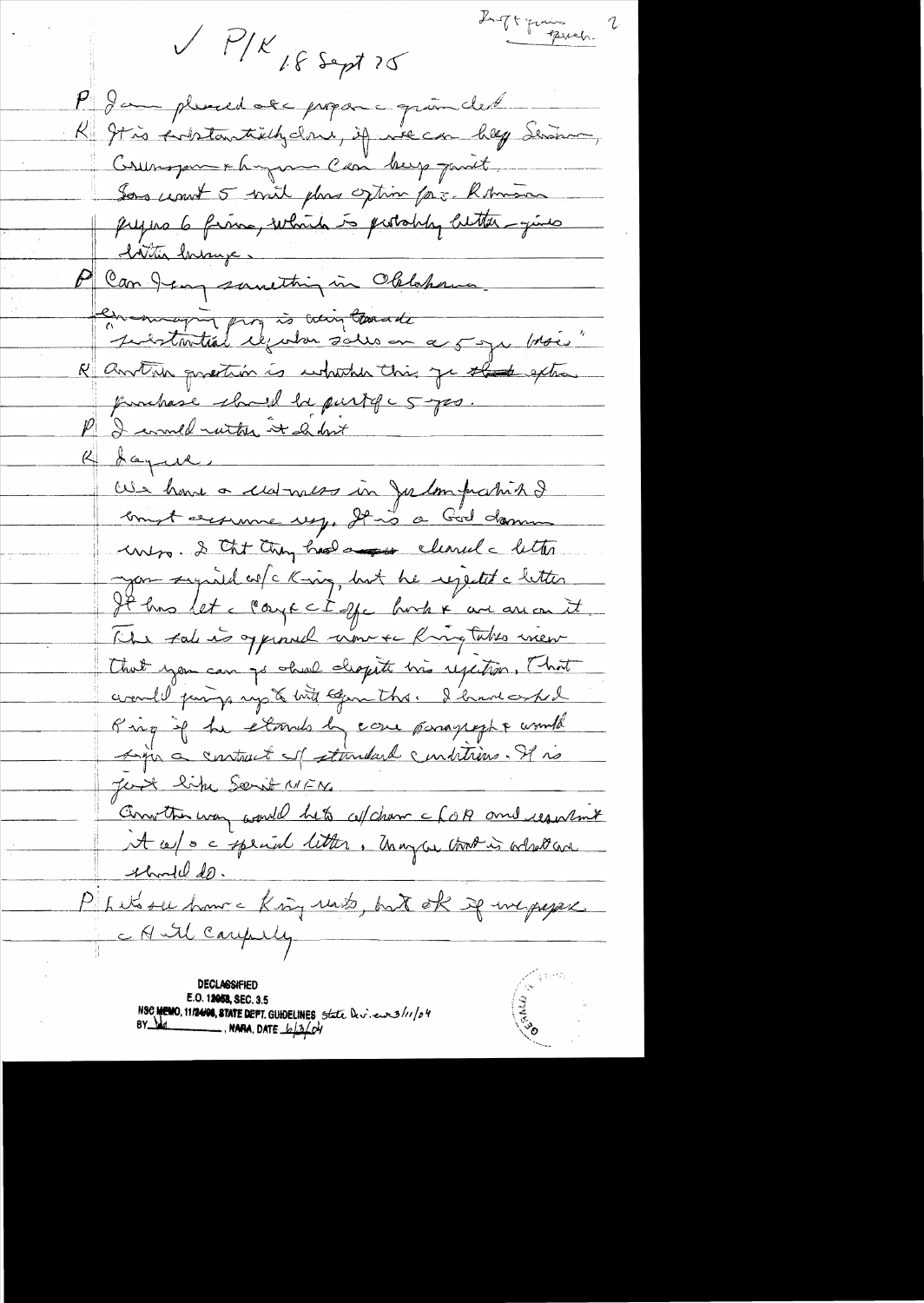K Ou Campo 2 vaul leg c pour votr dur 2 contrats letros en c peto home a vog fa world plain-There have been you & down + have pris the which have hust a which ore essenting emmersnicht a/ US - Ser relative Mme could have a summer or a last ayes mot LTBT and free other thing in model solvely deterts P and guin deal<br>K On the oil, I didn't jumil. They proposite com! modelers duting equip. Philip P Piece?<br>P Thy reprogram a discount mont but Chick Etrap Incarnight 10-15%. This is carry Graphs and I think proved he is way found. Said Brog antote came Deck On Scrit, they have heard 2500 alun x100 Sherr, Iwould stick up all that, pout montion Bohjuer de tot here or cour. Ou Schles proposal: The Backford proposal gues man quinn. On the other ha has quoi no sontthing large for more we law. 15 juin coutel mon for to 600 - comme Series have the was heard 300 - we might to his riter of case but. Los + 1500. The Alena proport, by bruting c# of bombers which carry the , we can it it we sam post signos a trane no can + let it emp a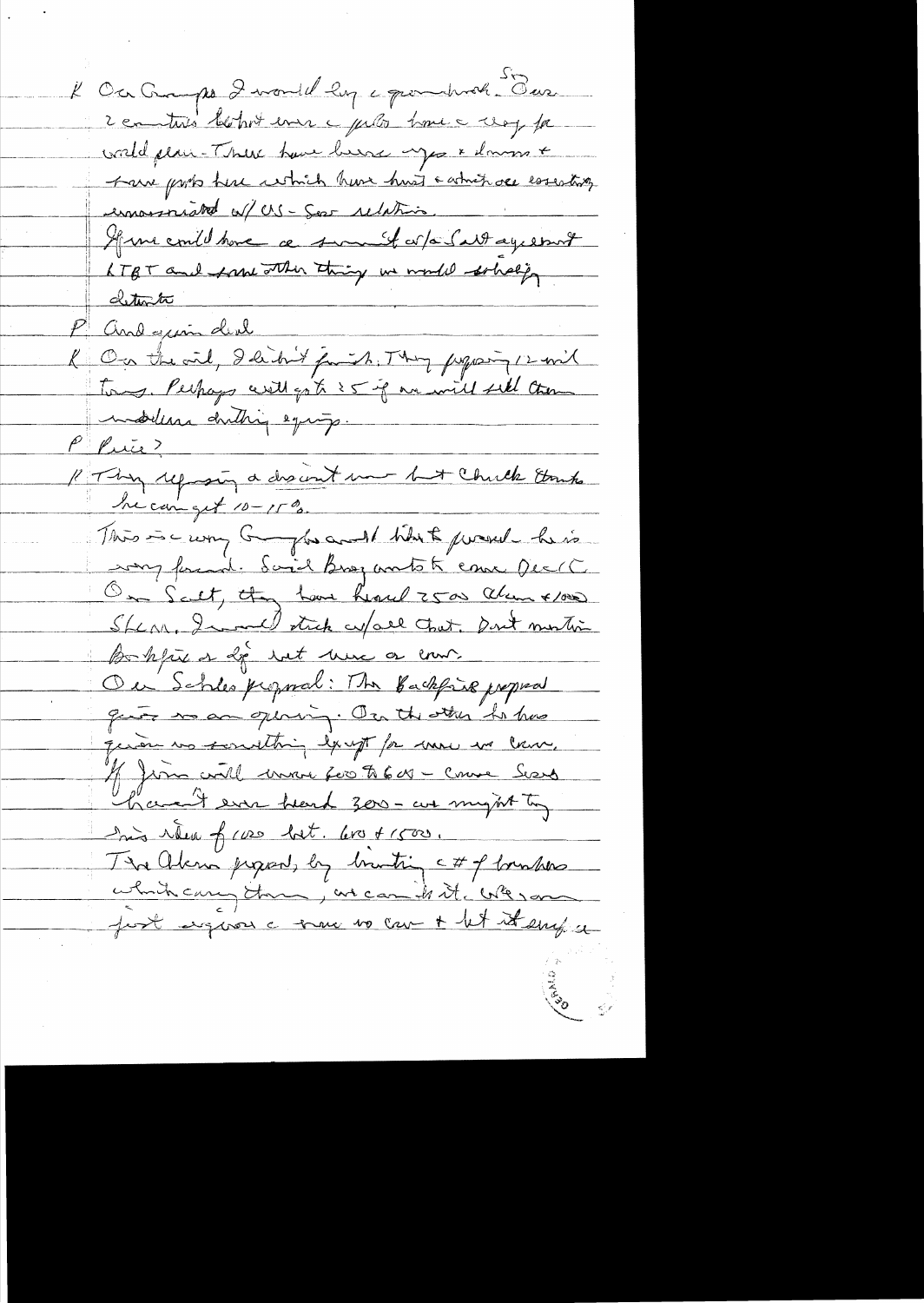in Currence, here may get by whit had it ingcomes au exploien, danne comment Obart this result, house pointed Star contéflanters né croires missiles en trous une elipinese comment toms. Parkeredo me stond on when are start - systemals 1927 P leant us der what we can now & take ingressed what do left mi (911? K & don't simil you to get mit brand w/ Bug on it, Since<br>Change low and cour. and they may willow this andriguity<br>P If we poortpour low can 81978, and but lift be  $\rightarrow$ K Then I will turn Schles ilas vitro quipi P Sharldrameeners on land motives? R I would let cont with faa four week P Commentance on MBFR K ack har, but don't appear enger Ou ME, beaucill included you, but don't let him craîtagem. Detruit ne comagnes to sont Clerk dracimin fr Comma P Didn't au hieg trongently informed? in a moth internation printer en